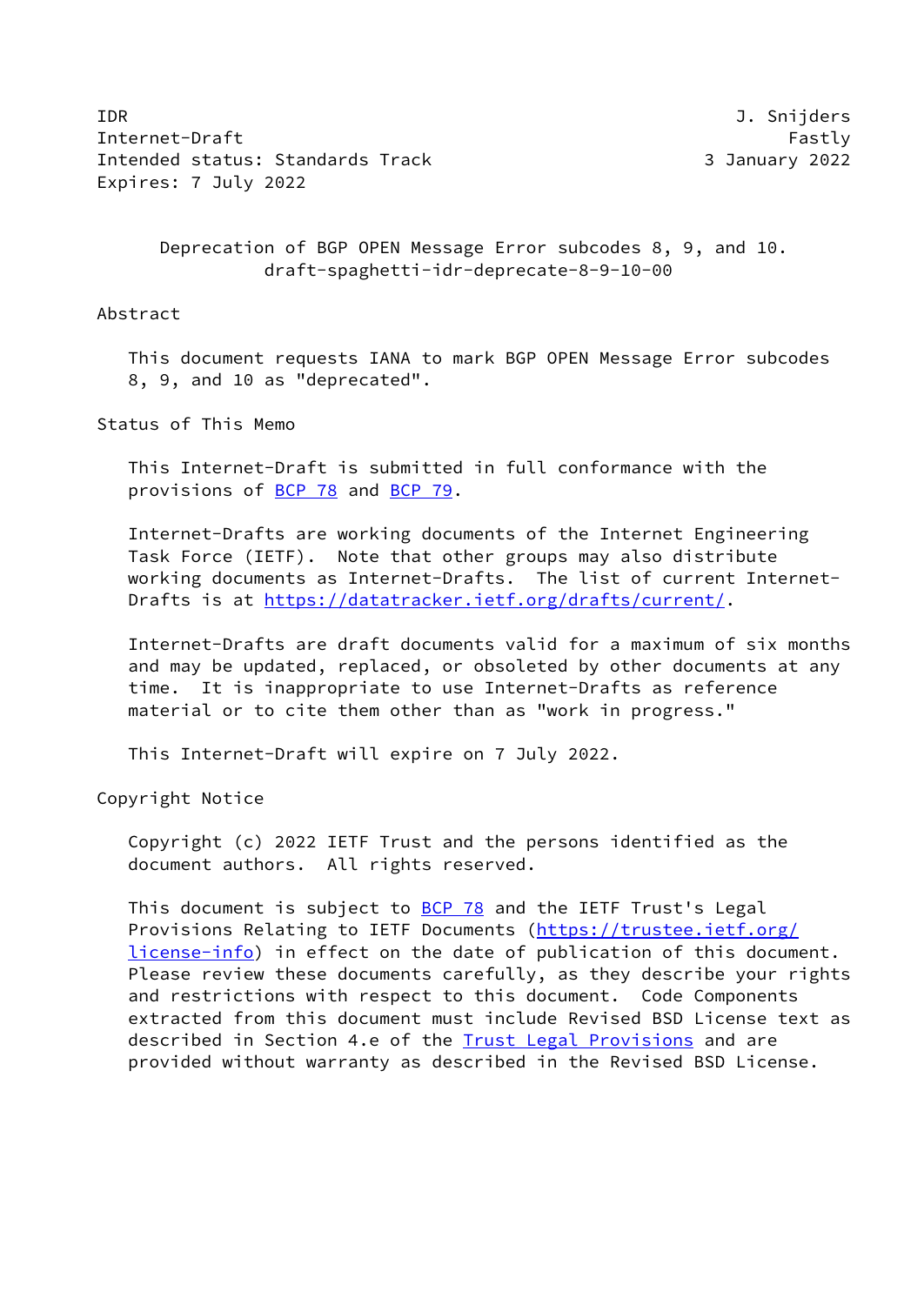## <span id="page-1-1"></span>Internet-Draft Deprecation Of BGP OPEN Error subcodes January 2022

## Table of Contents

|  | 1. Introduction $\ldots \ldots \ldots \ldots \ldots \ldots \ldots \ldots \ldots$ |  |  |  |  |  |  |  |  |  |  |
|--|----------------------------------------------------------------------------------|--|--|--|--|--|--|--|--|--|--|
|  |                                                                                  |  |  |  |  |  |  |  |  |  |  |
|  | 3. Security Considerations 2                                                     |  |  |  |  |  |  |  |  |  |  |
|  | 4. Informative References 2                                                      |  |  |  |  |  |  |  |  |  |  |
|  |                                                                                  |  |  |  |  |  |  |  |  |  |  |

## <span id="page-1-0"></span>[1](#page-1-0). Introduction

 It has been discovered that certain BGP OPEN Message Error subcodes have been used in BGP implementations which have been deployed in the wild while not being assigned by the IANA for such usage. Unregistered usage of BGP OPEN Message Error subcodes can lead to increased difficulty when troubleshooting why BGP sessions are torn down.

 The use of these unregistered values was noticed when the concept of Route Leak Prevention and Detection using Roles in UPDATE and OPEN Messages [\[I-D.ietf-idr-bgp-open-policy](#page-2-1)] was initially assigned value 8 by IANA. It was subsequently discovered that a widely-deployed BGP-4 [[RFC4271](https://datatracker.ietf.org/doc/pdf/rfc4271)] implementation had released code which used BGP OPEN Message Error Subcode 8. As a workaround, a new Early IANA Allocation is to be requested.

 The squatting of values 8, 9, and 10 has been confirmed by the involved vendors or through source code review.

<span id="page-1-2"></span>[2](#page-1-2). IANA Considerations

 Per this document, IANA is requested to mark values 8, 9, and 10 as "deprecated" in the "OPEN Message Error subcodes" registry under the "Border Gateway Protocol (BGP) Parameters" group. The marking "deprecated" meaning "use is not recommended" ([\[RFC8126](https://datatracker.ietf.org/doc/pdf/rfc8126)]).

<span id="page-1-3"></span>[3](#page-1-3). Security Considerations

 There are no meaningful security consequences arising from this registry update.

<span id="page-1-4"></span>[4](#page-1-4). Informative References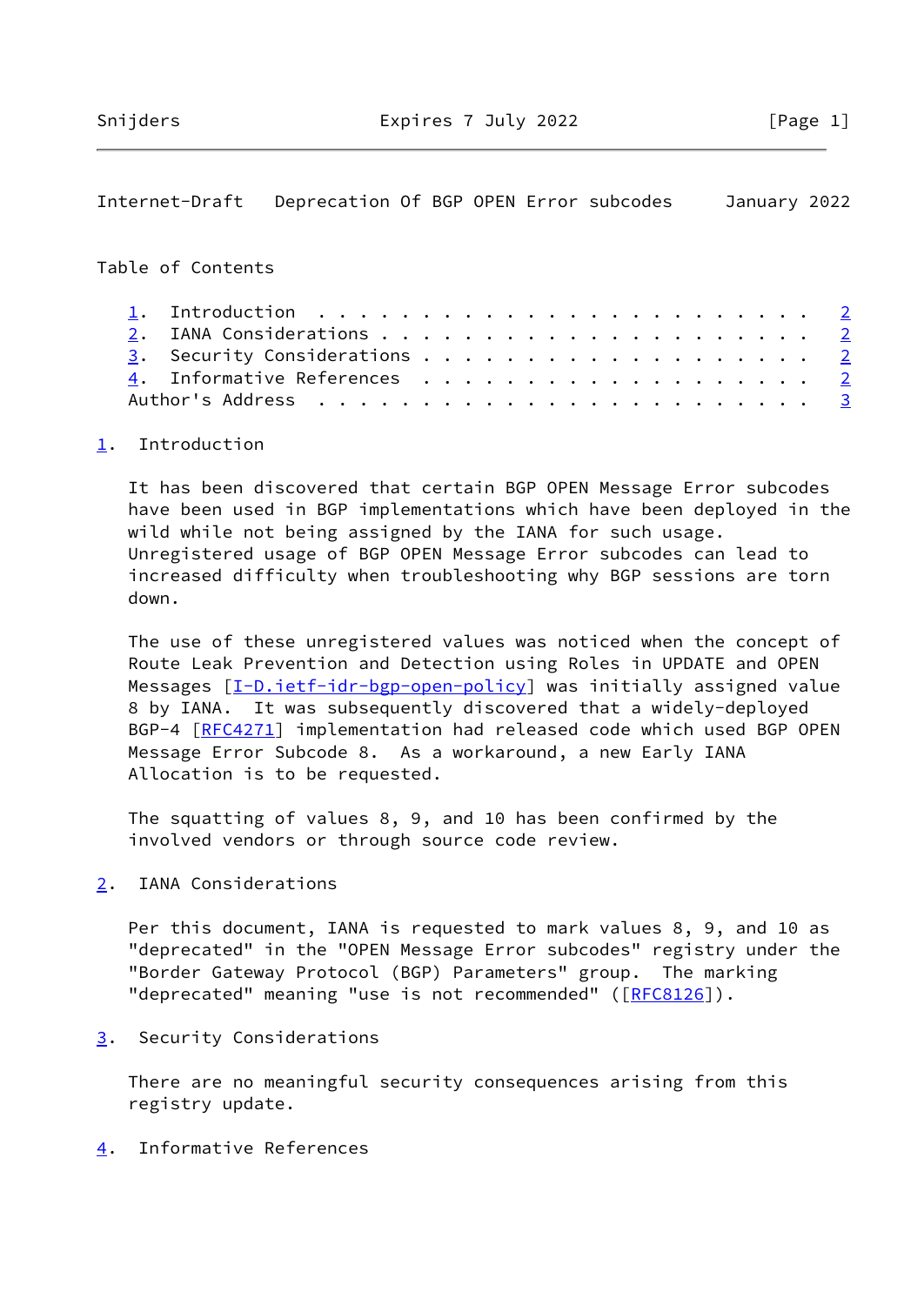Snijders **Expires 7 July 2022** [Page 2]

<span id="page-2-0"></span>Internet-Draft Deprecation Of BGP OPEN Error subcodes January 2022

<span id="page-2-1"></span>[I-D.ietf-idr-bgp-open-policy]

 Azimov, A., Bogomazov, E., Bush, R., Patel, K., and K. Sriram, "Route Leak Prevention and Detection using Roles in UPDATE and OPEN Messages", Work in Progress, Internet Draft, [draft-ietf-idr-bgp-open-policy-18,](https://datatracker.ietf.org/doc/pdf/draft-ietf-idr-bgp-open-policy-18) 4 December 2021, <[https://www.ietf.org/archive/id/draft-ietf-idr-bgp-open](https://www.ietf.org/archive/id/draft-ietf-idr-bgp-open-policy-18.txt) [policy-18.txt>](https://www.ietf.org/archive/id/draft-ietf-idr-bgp-open-policy-18.txt).

- [RFC4271] Rekhter, Y., Ed., Li, T., Ed., and S. Hares, Ed., "A Border Gateway Protocol 4 (BGP-4)", [RFC 4271,](https://datatracker.ietf.org/doc/pdf/rfc4271) DOI 10.17487/RFC4271, January 2006, <[https://www.rfc-editor.org/info/rfc4271>](https://www.rfc-editor.org/info/rfc4271).
- [RFC8126] Cotton, M., Leiba, B., and T. Narten, "Guidelines for Writing an IANA Considerations Section in RFCs", [BCP 26](https://datatracker.ietf.org/doc/pdf/bcp26), [RFC 8126,](https://datatracker.ietf.org/doc/pdf/rfc8126) DOI 10.17487/RFC8126, June 2017, <[https://www.rfc-editor.org/info/rfc8126>](https://www.rfc-editor.org/info/rfc8126).

Author's Address

 Job Snijders Fastly Amsterdam Netherlands

Email: job@fastly.com